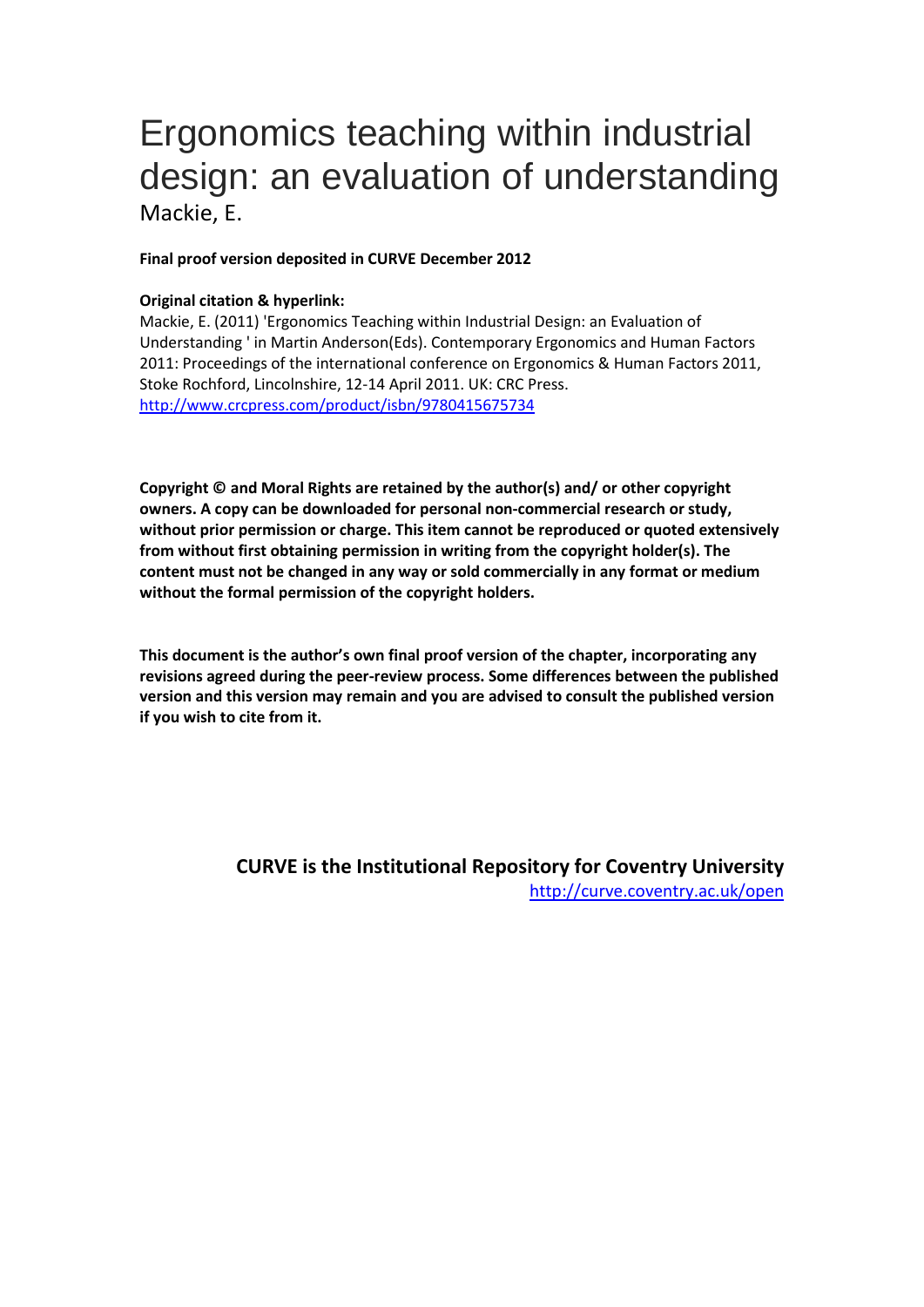## **ERGONOMICS TEACHING WITHIN INDUSTRIAL DESIGN; AN EVALUATION OF EVIDENCE OF UNDERSTANDING**

#### **Elaine Mackie**

*Coventry School of Art and Design, Industrial Design Department, Coventry University, CV1 5FB*

This paper describes the process employed by Coventry University teaching staff to facilitate 116 first year design students in an assignment relating to a transport device. Evidence of applied anthropometry was sought in a 'package drawing'. A questionnaire aimed to discover whether threshold concepts could be identified from previous ergonomics knowledge. Early indications show students are likely to declare that their knowledge has changed. Issues are discussed in light of how designers depict user mannequins and think about ergonomics given the contents of the coursework.

## **Introduction**

One of the most fundamental components of ergonomics is anthropometry which according to Pheasant (2003) is 'the branch of the human sciences that deals with body measurements: particularly with measurements of body size, shape, strength and working capacity.' In order that Coventry University students learn to design for a range of differently sized people they need to be able to apply anthropometry appropriately within the design process.

This paper describes an investigation into the use of applied ergonomics information within a four week assignment entitled 'Create a vehicle or boat around yourself'. This project was prompted by the need for the students to see ergonomics as an integrated component within the design process. It would also provide the chance for the students to try new methods of representing user considerations within different vehicles. The title was also intentionally 'loose' in that students might interpret psychological aspects of their personality as well as their physical proportions within the exterior and interior design. This approach was recognised as being appropriate since potential vehicle buyers do not necessarily look primarily for anthropometric fit even when this is crucial to usability and comfort and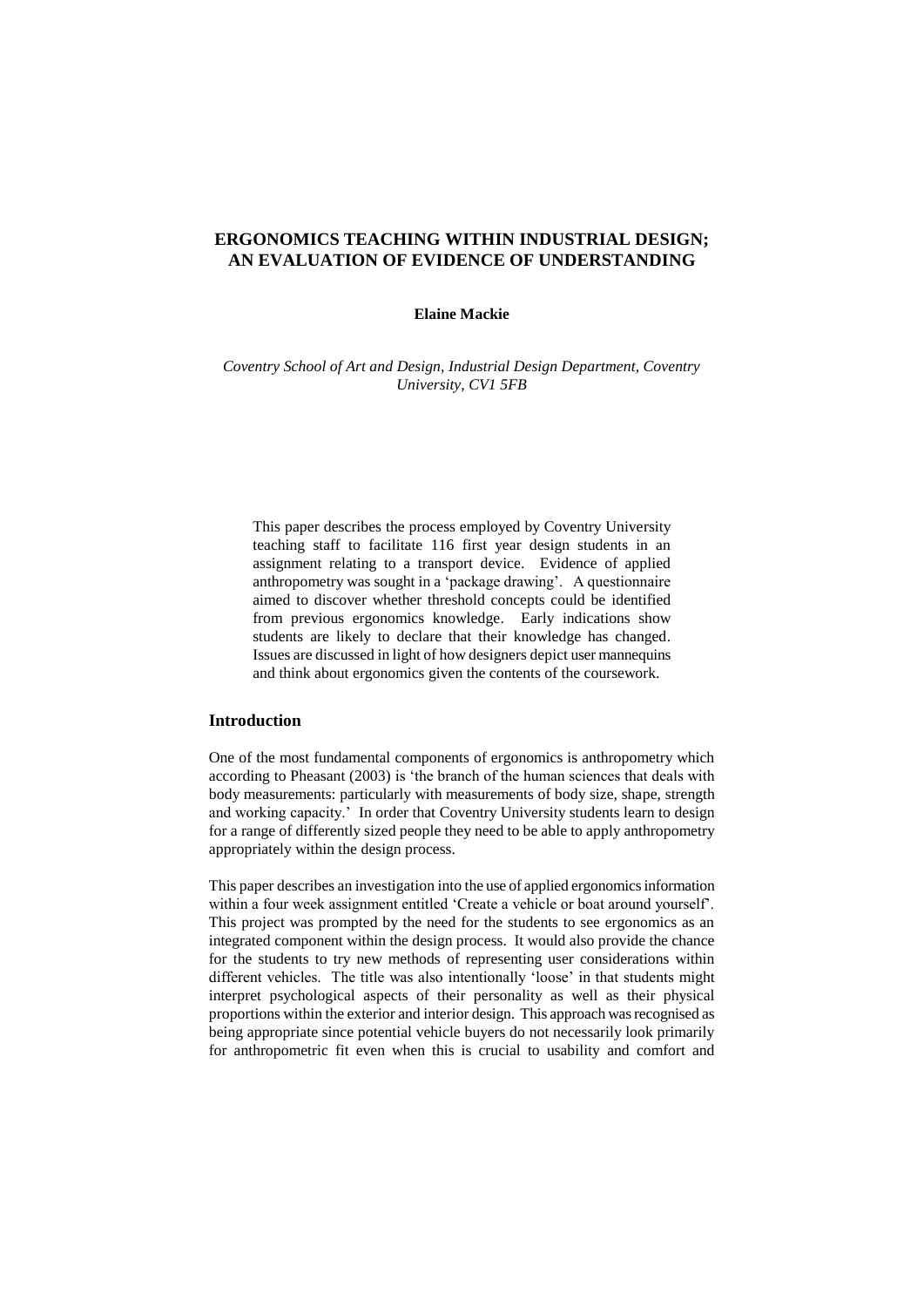appearance can be more relevant to the user's lifestyle than the application of quantitative anthropometric data.

The project brief consisted of instructing the students to identify one type of transport device as the basis for their project, with the stipulation that is should not carry more than 100 people. This meant that the vehicle had the option of being either a car, motorcycle, city bus, light rail vehicle, tram, urban taxi, water taxi, boat or human powered vehicle.

It was stipulated that a range of concepts should be developed exploring the evolution of their identified transport device and a developed proposal for introduction 20 years into the future. The work submitted for assessment should be presented as a cohesive set of illustrations including package drawings, demonstrating the concept in its user context and setting.

The present study therefore aims to describe the strategies for collecting ergonomics data and describing how the students used this information in their understanding of their own characteristics and subsequent development of associated package drawings.

## **Research**

The brief was prompted by a recognition of the way designers think and the relationship between user research led methodologies as illustrated in the 'pyramid of user led design methodologies' (Lindsay, 2003).

This pyramid shows that at the lowest level designers tend to design for themselves and imagine other users' experiences from their own perspective or assumptions. Moreover, a report investigating the use of anthropometrical data by Australian designers (Blewitt et al, 2009) found that designers would tend to take their own measurements and conduct verification trials to produce design solutions to accommodate population extremes involving the smallest and largest percentiles. Whilst it is important for design students to not design from their own assumptions (Myerson, 2007) it is also important to recognise that there has to be a procedural and transitional phase in learning knowledge and threshold concepts.

#### *Threshold Concepts*

Threshold concepts represent, or lead to, troublesome knowledge that is conceptually difficult, counter-intuitive or 'alien' (Perkins, 1999). Difficulty in grasping the threshold concept may result in the learner getting 'stuck' and holding an understanding that lacks authenticity and depth. In attaining the threshold concept, the learner moves from a common sense understanding, and from previously held, and apparent obvious beliefs, to a transformed view of the subject matter.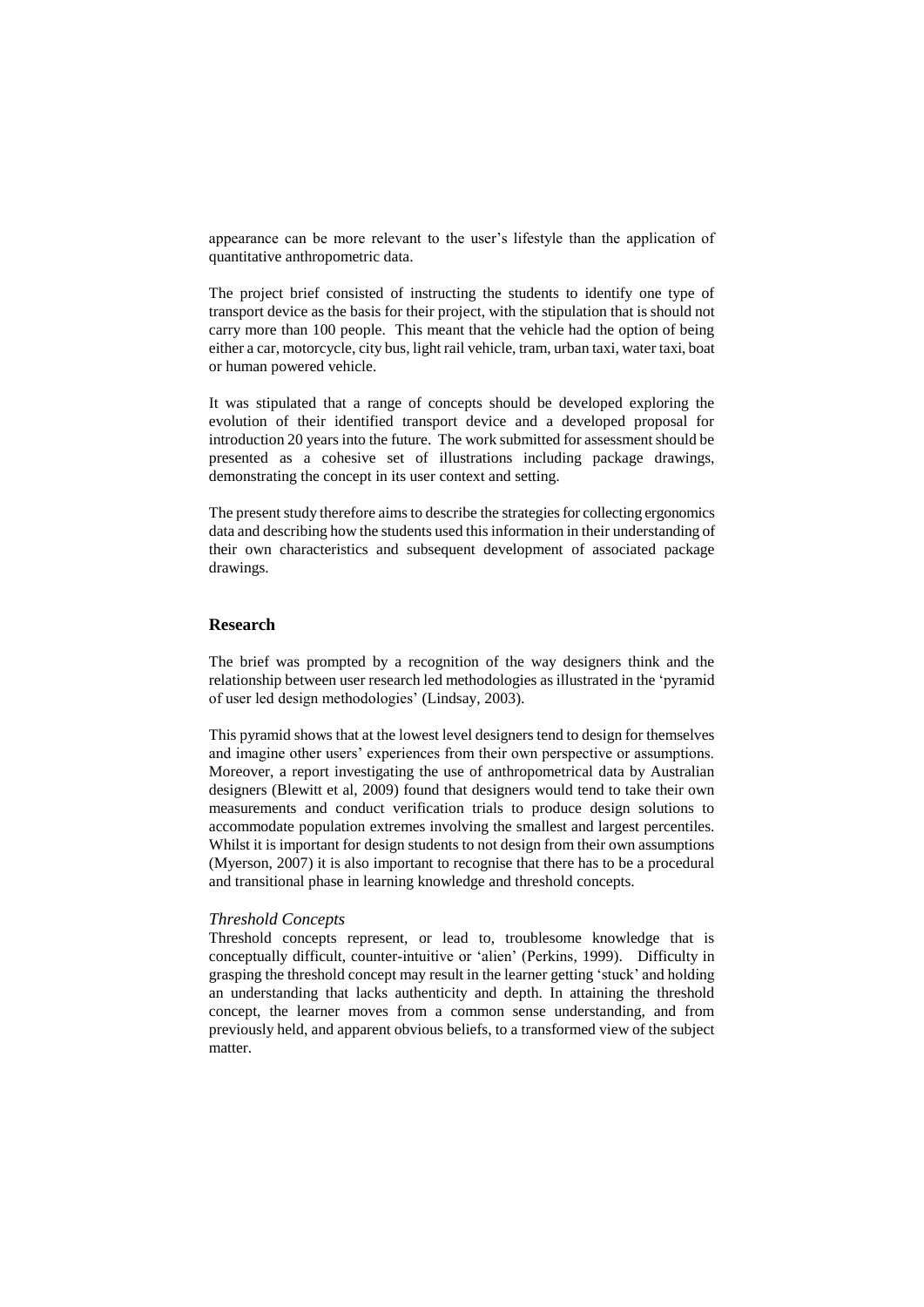Meyer and Land (2003) define threshold concepts as concepts that: '...can be considered as akin to a portal, opening up a new and previously inaccessible way of thinking about something. They represent a transformed way of understanding, or interpreting, or viewing something without which the learner cannot progress.' It is argued that recognising and illustrating diversity within themselves may indeed be a threshold concept. In terms of anthropometry this was to appreciate that they were likely to be a combination of different percentiles in their proportions which would in turn affect their experiences of undertaking everyday tasks associated with different products and vehicles and environments.

#### **Research**

#### *Student cohort*

The population of Industrial Design students at Coventry University is fairly narrow. Most students are male and aged between eighteen and their mid-twenties, and so have limited life experience. The majority of students that enrolled on the module attended the half a day measuring session.

#### *Introduction lecture*

According to Durling et al (1996) the learning style of designers is more suited to teaching starting with the big picture before explaining details. The learning style would also accommodate a lightweight structure allowing for guided exploration as well as working with objective and logical data. Therefore before students were measured a lecture of about 1 hour was delivered with the aim to introduce anthropometry in terms of:

- Gaining a basic understanding of different ways that the human body can be described that is of use to designers.
- How percentiles describe dimensional information about the space constraints involved in designing for people.
- Understanding how to use percentile information in different design scenarios.
- Illustrating some examples of using anthropometry to solve some basic design problems.

'Static' anthropometry data collection has historically involved transport design students at Coventry being measured for twelve different dimensions using recognised measuring equipment. These dimensions were chosen to represent data appropriate to transport design such as those associated with informing the driving position such as sitting height and buttock to front and back of knee for example.

## *Organisation of the study*

A sheet was provided in order for students to record these twelve measurements and space for inserting their percentile values along with that for UK male and female percentile extremes for comparison. On the reverse side it was suggested that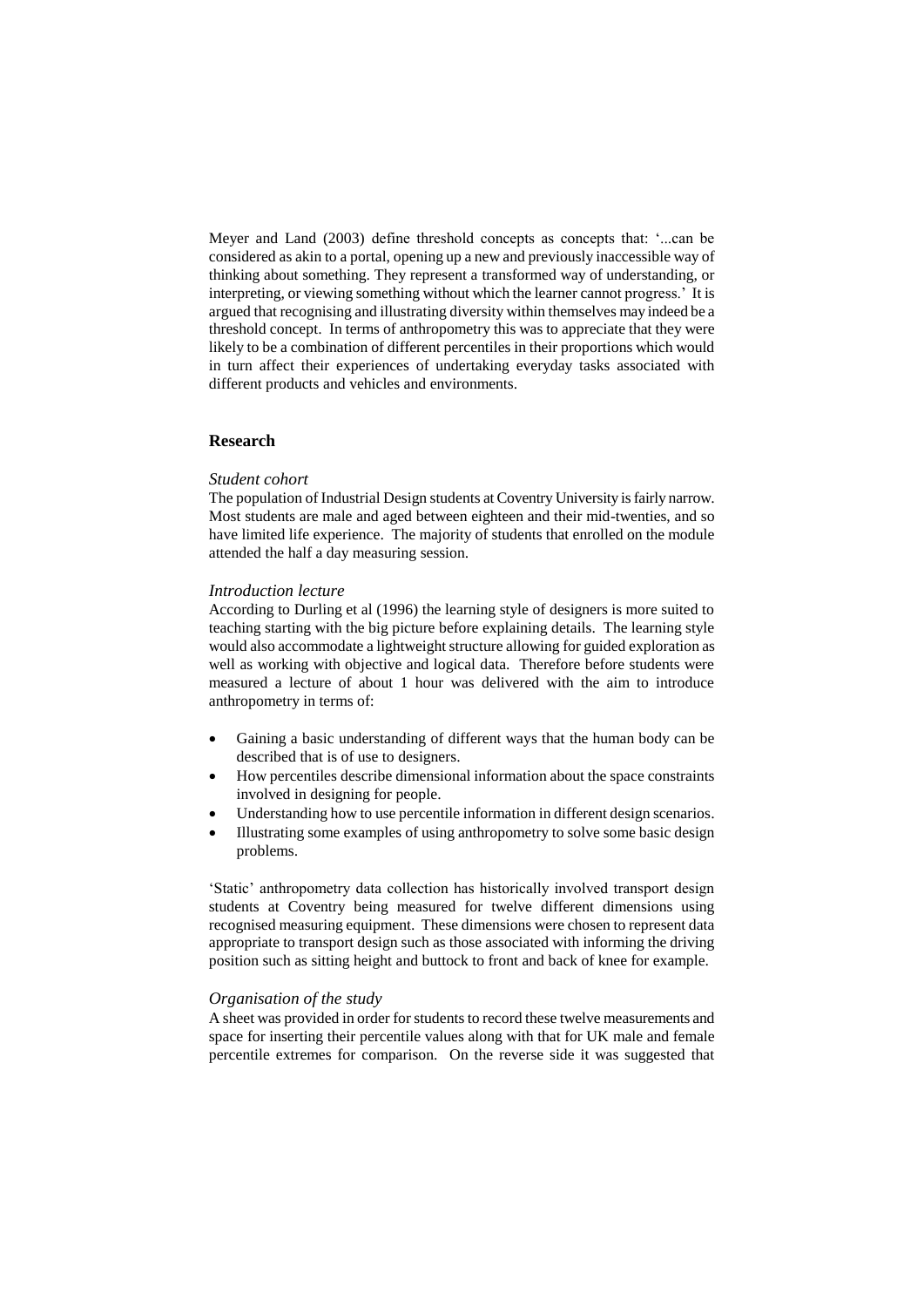students personalise their data further by illustrating images of themselves as well as reflecting on the combination of their dimensions and their experiences with space and fit according to their interactions within a vehicle.

#### *Anthropometric databases employed*

PeopleSize 2000 (visual anthropometry software developed by Open Ergonomics Ltd which offers pictorial/diagrammatic representation of all measurements compiled using a variety of sources in order to accommodate a range of genders, nationalities and age groups) was used to convert all their dimensions into percentiles and to provide the students with the facility to find out the size of a particular body dimension of very small (2.5 or 5th percentile) and/or very large (95th or 97.5 percentile) females & males respectively.

### *Questionnaire design*

The questionnaire was distributed a week after the introduction lecture and measuring exercise in mid November 2009. Responses were anonymous, completed by 47 students (with a few partial completions) and consisted of the following questions:

- 1. If you have studied ergonomics/human factors before please describe to what extent e.g. contents of teaching, exercises etc.
- 2. Please describe how you might consider anthropometry in your previous and current design work.
- 3. Please give an example of work where you think this knowledge will be crucial in design and how you might demonstrate this.
- 4. Has your knowledge and understanding of people's bodysizes changed since the measuring and PeopleSize exercise? Why do you think this is?
- 5. Do you have any suggestions regarding improvements?

## **Results of questionnaire**

Regarding previous knowledge of ergonomics the majority of the responses showed that just less than half of the students had not studied ergonomics before. In terms of the students who had studied ergonomics before; it was discovered that just under a third declared they had studied ergonomics to either at GCSE and/or A level. Given that the majority of students had no previous knowledge of the subject all respondents stated that the lecture and handouts were useful. Comments ranged from:

*"Yes, very I learned new things, not just about measuring people but also about my own body"*

*"Yes I have never studies ergonomics in detail before and I believe it is crucial for a good design to have correct proportions and make the user comfortable"*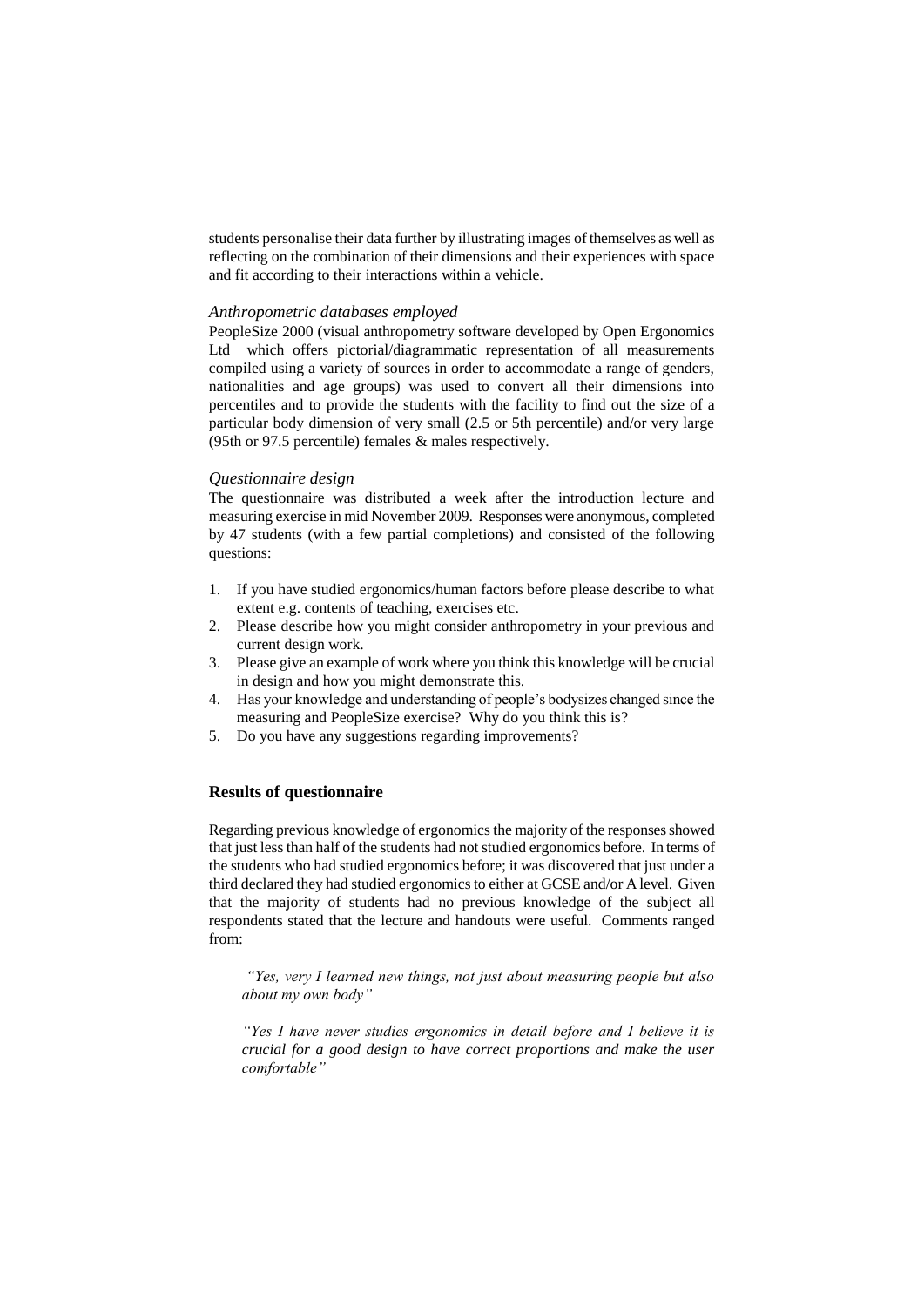About an eighth of the students (6 in total) sited that it had taught them how to measure and slightly less (5 in total) that the introductory material was relevant to the course and industry practice.

Regarding how the students might consider anthropometry in their previous and current design work, responses were more focussed towards consideration of space and fit, designing to be user friendly and for different sizes of people in equal measures. Individual responses ranged from:

*"Accommodating space for all sizes of people is something I will have to do in the future. It is essential"*

*"Products will be useless unless they are the appropriate size and shape for the user to interact with. I will consider dimensions and allowances a lot more now"*

When asked to give an example of work where ergonomics knowledge was considered crucial and how they might demonstrate this; the majority of the students (approximately 40%) gave examples relating to either interior and/or interaction design. A number of respondents referred specifically to the brief to 'create a vehicle or boat around yourself' and stated:

*"Looking at finalising the dimensions of my vehicle"*

*"I can build around my dimensions first and then design for a larger group"*

With a number of students being more specific about the sizes and location of interior design elements:

*"If I design an interior all the switches need to be within reach, the handles need to be the right sizes, etc. You can demonstrate this by drawing a person within the interior"*

*"When specifying roof heights, seat spacing, handles, leg room. By using minimal people size in some cases and maximum in the other cases"*

The question intended to reveal whether a possible threshold concept had been identified; akin to expanding clichés about what it means to design for people, was the penultimate question posed. Approximately 45% of students stated that their knowledge and understanding of people's body sizes had changed since the measuring and PeopleSize exercise in terms of appreciating people's different dimensions. However, approximately 15% of students declared that their understanding had not changed. There was a tendency for those students who stated that their knowledge had not changed to slightly elaborate upon those aspects of their knowledge that had been revised stating: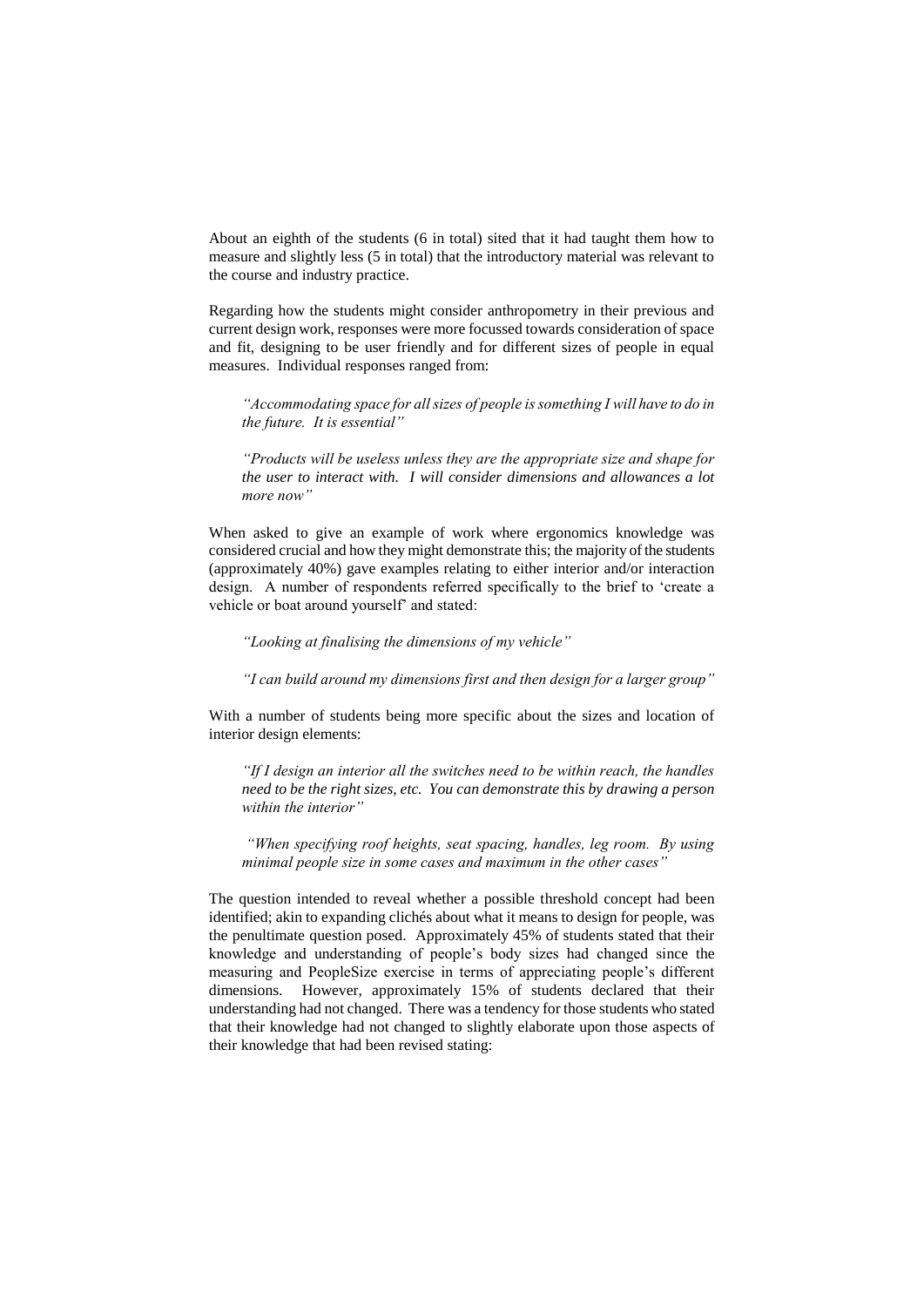*"Not really although people on average are slightly bigger than I thought"*

*"Well not changed but given an in depth understanding to why some things like seats, handles are the way they are. This is due to the different sizes of people"*

This is an interesting phenomenon as clearly some of their thinking has changed but not enough to be recognised as a threshold concept. Indeed it seems more like the students are aware that the boundaries of their understanding of the subject have altered but their underlying understanding of the subject matter has remained consistent. It could be argued therefore that these students might not be able to appreciate that their knowledge had changed unless they had cause to challenge it directly from undertaking the design brief that was set.

Atherton (2007) states that disciplines and subjects are very different and no one single curriculum design will suit all in terms of evidencing that a learner can become a practitioner. Since the delivery of ergonomics had become more integrated within the design process this prompted the last question. Approximately half of the students (24) did not suggest improvements. The rest of the responses suggested the lecture being shorter (6) and the measuring exercise time reduced (5).

### **Visual production of anthropometric data**

The vast majority of students chose to represent their measurements in a visual rather than tabulated way. Many of the students showed photographs of themselves in postures corresponding to those illustrated in PeopleSize 2000. However the data on these photographs differed as some just showed dimensions alone whilst other showed dimensions and translated these in to percentiles. Moreover only a handful of students visually represented other mannequins' corresponding to male and female percentile extremes.

### **Package drawings introduction**

A package drawing is a representation of a proposed design. According to Porter and Porter (2000) traditionally package drawings are a set of 2D orthogonal views usually containing three scaled depictions (side, front/rear and plan) drawn to scale in order to communicate the 3 dimensional space around the driver. The mannequins used in a package drawing are usually static and based on the  $2.5<sup>th</sup>$ female and 97.5<sup>th</sup> male percentile sizes. Ergonomics data plays a critical part in establishing the occupant space and therefore the package drawing is a simple tool that can be used to show the range of users in a dimensionally accurate drawing that helps to capture the spatial relationships associated with activities conducted by the users within the engineered structure and location of a vehicle's mechanical components.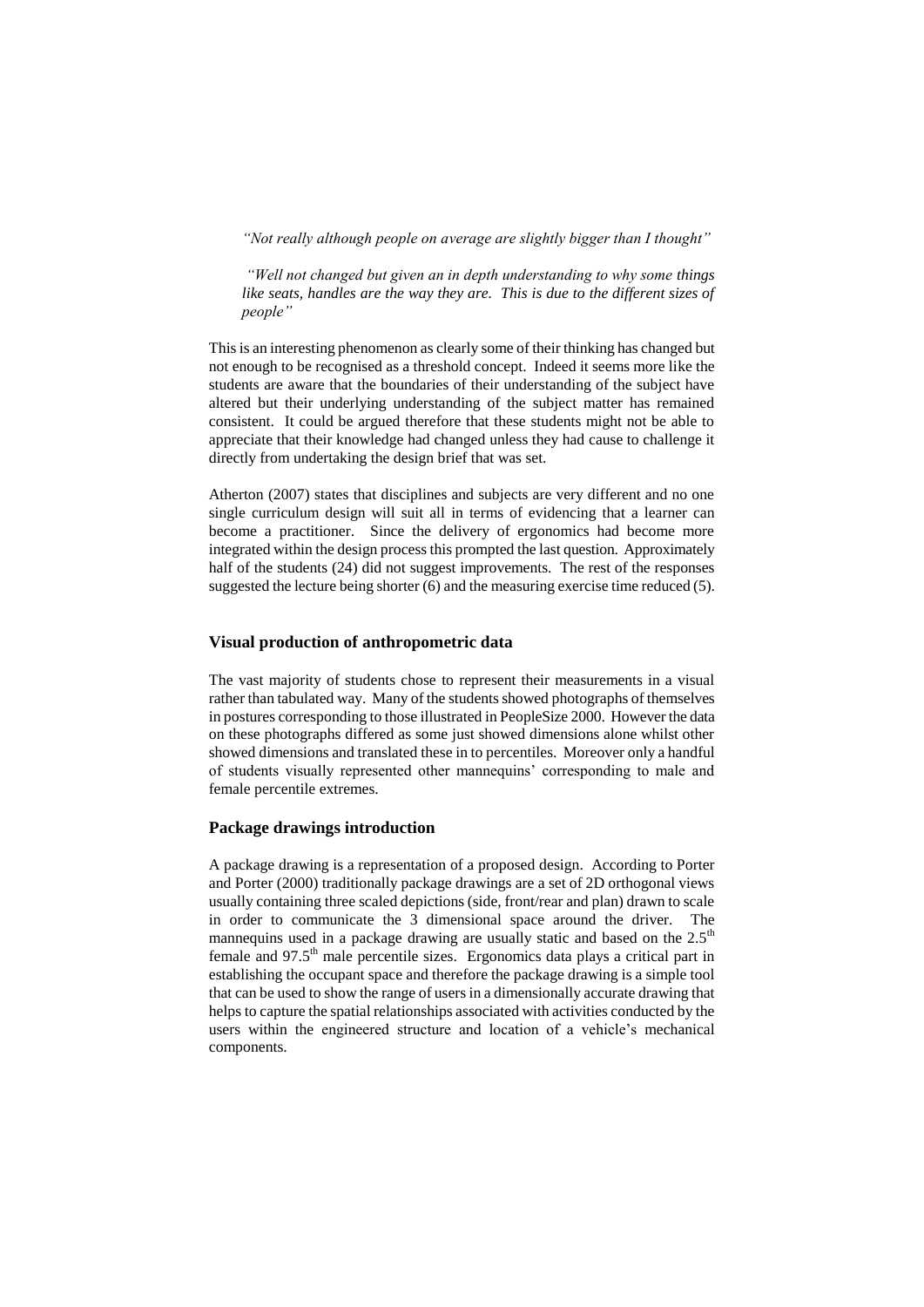#### **Examples of package drawings**

There was a significant difference in the quality of the package drawings presented. The majority of students visually represented their own dimensions in a mannequin style depiction interacting with their vehicle from a seated driving position. However, not all students depicted all three views; with most showing just the side elevation combined with one other view.

Some of the best package drawing examples showed the operational paths of doors, bonnets and rear panels in terms of considering access and egress requirements, but there were more students that depicted these features on a separate views of the side elevation of the vehicle rather than as part of the package. In many cases the sight lines were a significant feature of the package drawings created. Storage needs were also depicted in terms of space within the vehicles rather than the types of luggage that might be accommodated. Levels of adjustability were not strongly featured as a result of most students choosing to depict their own mannequins rather than accommodating the largest and smallest UK male and female dimensions.

#### **Conclusions**

This paper presents evidence that the majority of design students used in this study can demonstrate some evidence of understanding ergonomics in a visual way to support their dimensions and percentiles. However this focus on personal depiction suggests this could be at the cost of a wider appreciation of extremes of percentiles despite the responses of students who participated in the questionnaire who stated that their appreciation of people's body sizes had changed since the measuring and PeopleSize exercises.

Interestingly some students questioned the accuracy of the anthropometric database source as they did not feel that they were particularly tall at approximately 6ft in height yet this dimension would translate into a  $> 90<sup>th</sup>$  % le UK male value. This might account for the 5 students who stated their knowledge of ergonomics had changed due to converting their dimensions into percentiles.

Whilst package drawings were able to show that most students had designed their vehicles with some awareness of issues, without translation into three views the aspect of 'fit' is not so well proven since side elevations alone do not demonstrate whether a vehicles design is wide enough to accommodate extreme mannequins. Nor do these views show how the side of the vehicle is shaped from the roof into the body side.